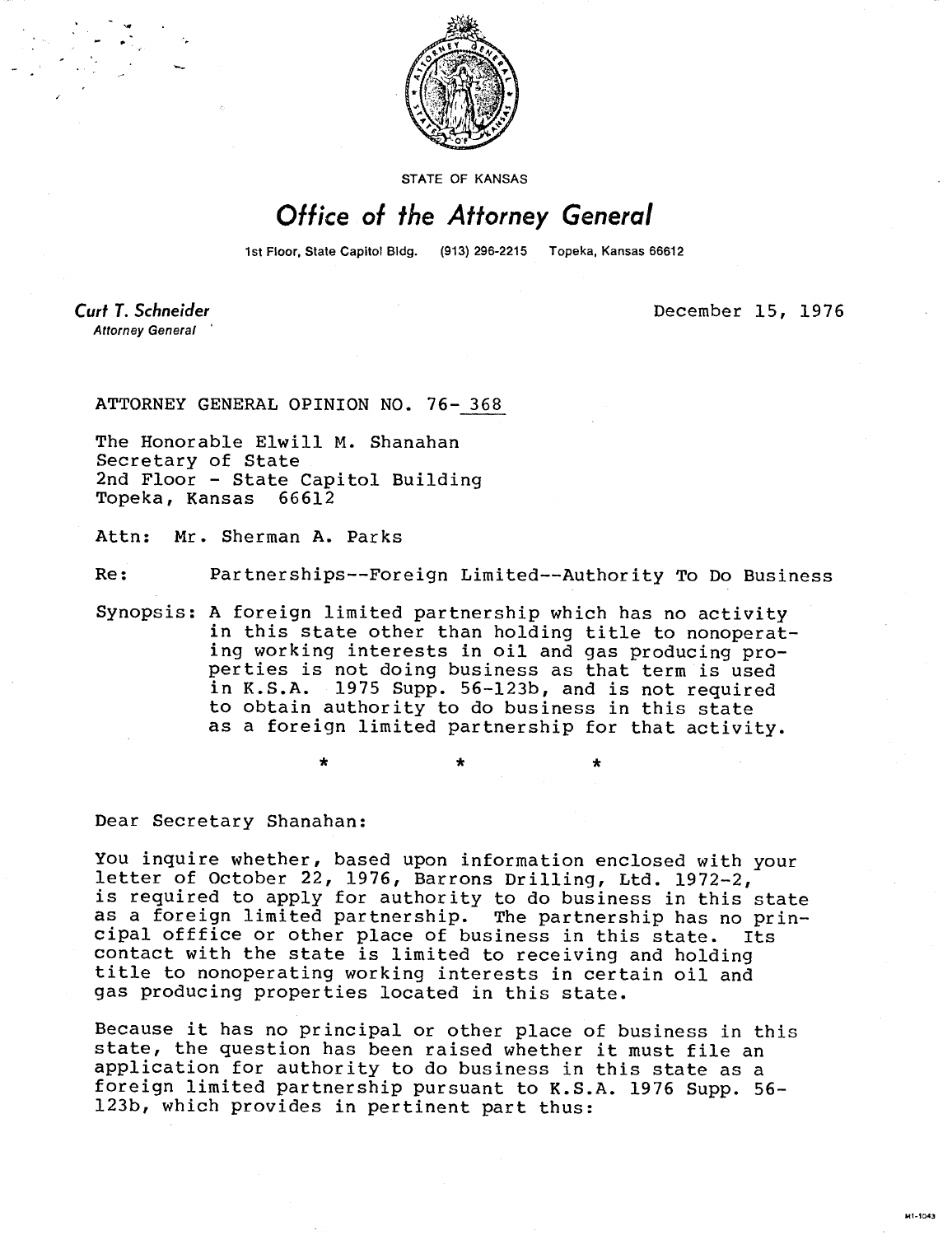The Honorable Elwill M. Shanahan Page Two December 15, 1976

> "(a) No limited partnership organized under the laws of any jurisdiction other than this state shall do any business in this state until it shall have filed with the secretary of state an application for authority to do business in this state as a foreign limited partnership. . . . A copy of the certificate certified by the secretary of state shall be recorded in the office of register of deeds of the county in which such foreign limited partnership's principal place of business is located."

The Uniform Limited Partnership Act, K.S.A. 1975 Supp. 56-122 et seq., does not itself define what constitutes doing business in the state. The only legislative guidance on the question is that which is provided in the corporation code, where phrase is defined for the purposes of requiring foreign corporations to obtain authority to do business in this state. K.S.A. 17- 7303 provides in pertinent part thus:

> "Every foreign corporation that has an office or place of business within this state, or a distributing point herein, or that delivers its wares or products to resident agents in this state for sale, delivery or distribution, shall be held to be doing business in this state within the meaning of this act. . . ."

Although the Uniform Limited Partnership Act contains no reference to this definition, it is an appropriate point of reference for clarification of the term, inasmuch as that act contains guidance on the question. Presumptively, if the legislature had wished to define the term in the Uniform Limited Partnership Act with greater precision or more broadly, it would have done so. Not having done so, it is our view that K.S.A. 17- 7303 should be resorted to in order to identify those activities in this state by a foreign limited partnership which require it to obtain authority to do business in this state.